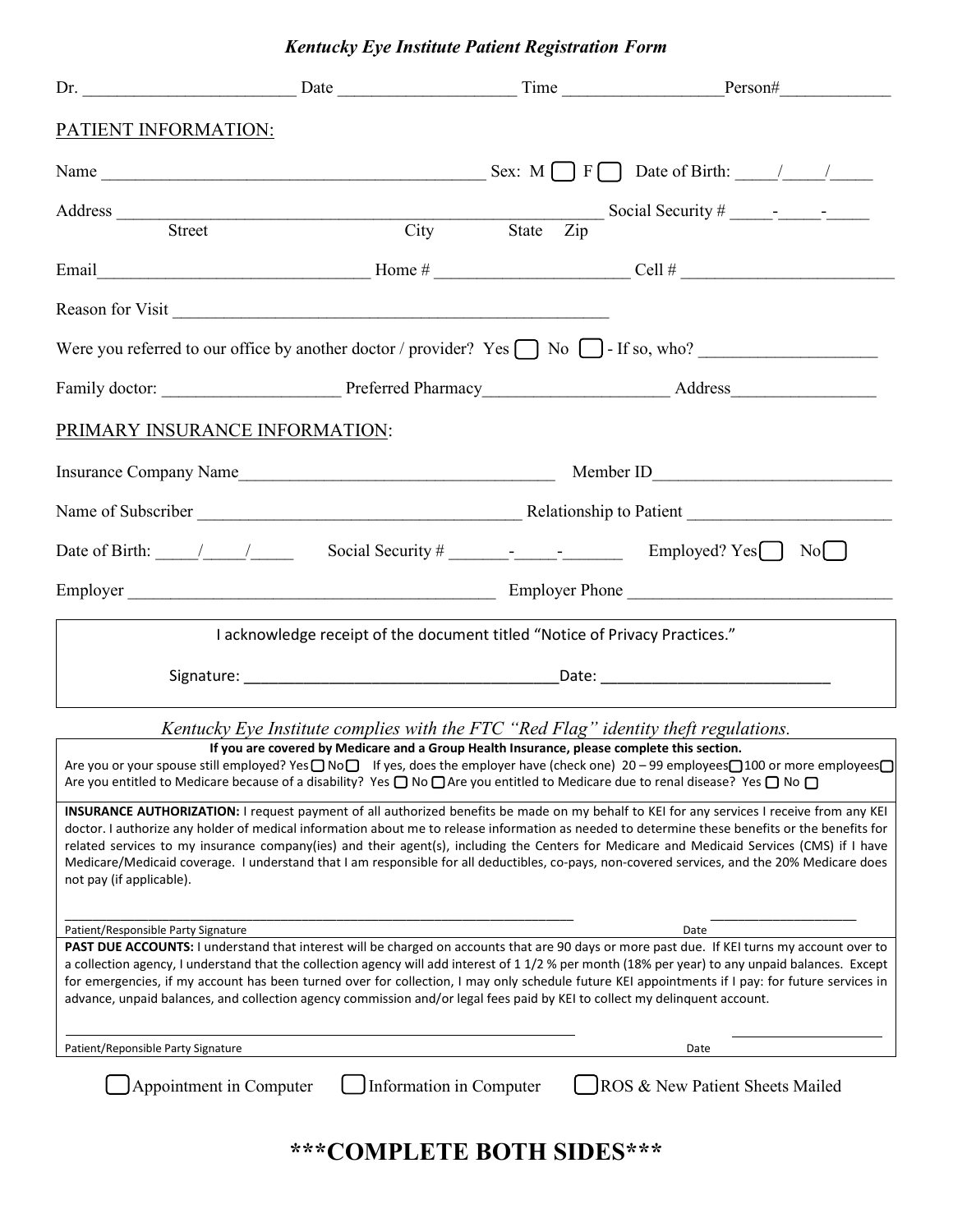## *Kentucky Eye Institute Consent for Patient Contact*

From time to time, it may be necessary for Kentucky Eye Institute to contact you concerning a variety of issues that pertain to your medical care. While the following list is not all-inclusive, we might need to contact you to:

- Make an appointment
- Cancel an appointment
- Inform you that your glasses or contact lenses are ready to be picked up
- Discuss your medical care and treatment

To assist you with your needs and to address the patient privacy issues described in the Health Insurance Portability and Accountability Act of 1996, we need you to specify the alternative ways we may contact you in the event we cannot reach you personally.

## **You may contact me by: (please check any box(es) that apply)**

- $\Box$  Leaving a message on my home answering machine
- $\Box$  Leaving a message on my work answering machine
- $\Box$  Emailing
- $\Box$  Leaving a message with anyone who answers my telephone at home
- $\Box$  Leaving a message with anyone who answers my telephone at work
- $\Box$  U.S. mail
- $\Box$  Text message (standard message and data rates may apply)
- $\Box$  Other (specify)

In the event you cannot contact me personally, you may discuss my care with any of the following individuals (**please include power of attorney if applicable**). Check here if none

Name Relationship Phone

Name\_\_\_\_\_\_\_\_\_\_\_\_\_\_\_\_\_\_\_\_\_\_\_\_\_\_\_\_ Relationship \_\_\_\_\_\_\_\_\_\_\_\_\_\_\_\_\_\_ Phone\_\_\_\_\_\_\_\_\_\_\_\_\_\_\_

Name\_\_\_\_\_\_\_\_\_\_\_\_\_\_\_\_\_\_\_\_\_\_\_\_\_\_\_\_ Relationship \_\_\_\_\_\_\_\_\_\_\_\_\_\_\_\_\_\_ Phone\_\_\_\_\_\_\_\_\_\_\_\_\_\_\_

I give my consent for any representative of KEI to contact me regarding my care using the means I have indicated by the checked boxes above. Further, I give my permission to discuss my care with the individuals whose names are listed.

 $\mathcal{L}_\text{max}$  , and the contract of the contract of the contract of the contract of the contract of the contract of the contract of the contract of the contract of the contract of the contract of the contract of the contr

Patient/Reponsible Party Signature Date

**\*\*\*COMPLETE BOTH SIDES\*\*\***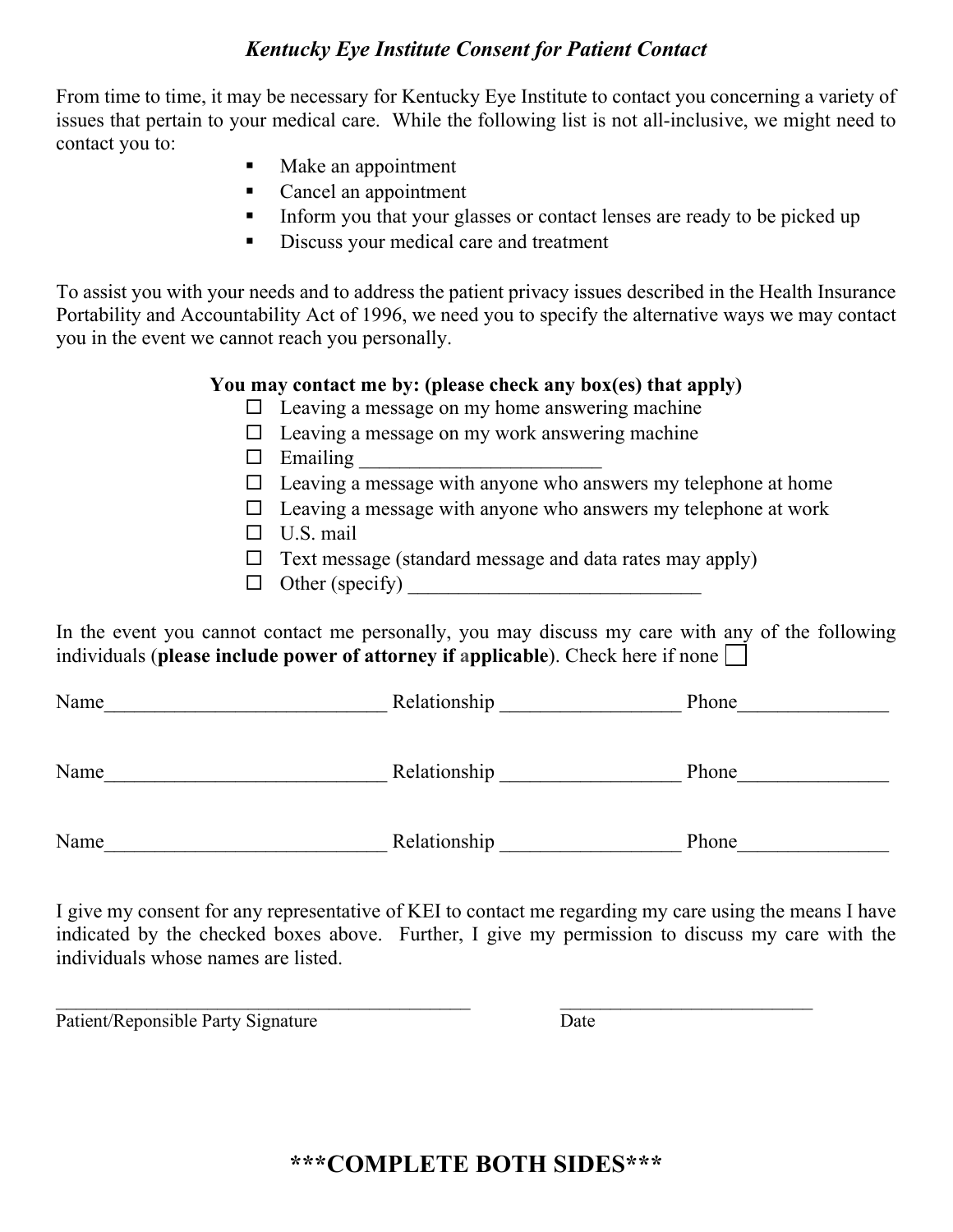| <b>Review of Systems</b>          |                               |  |
|-----------------------------------|-------------------------------|--|
| Please check all that apply:      |                               |  |
| $\Box$ Poor vision                | $\Box$ Rapid heartbeat        |  |
| Eye pain                          | $\Box$ Upset stomach          |  |
| <b>Tearing</b>                    | $\Box$ Diarrhea               |  |
| Redness                           | $\Box$ Constipation           |  |
| Jaw pain                          | Burning on urination          |  |
| $\Box$ Scalp tenderness           | $\sqsupset$ Urinary frequency |  |
| $\square$ Amaurosis fugax (sudden | Incontinence                  |  |
| temporary loss of vison)          | $\Box$ Joint pain             |  |
| $\Box$ Loss of vision             | $\Box$ Stiffness              |  |
| $\Box$ High blood pressure        | $\sqsupset$ Rash              |  |
| Congestion                        | $\Box$ Changing moles         |  |
| $\Box$ Wheezing                   | $\Box$ Headache               |  |
| $\Box$ Shortness of breath        | $\square$ Seizure             |  |
| Arthritis                         | $\Box$ Stroke                 |  |
| $\Box$ Diabetes                   | $\Box$ Paralysis              |  |
| $\Box$ Allergies                  | $\Box$ Anxiety                |  |
| $\Box$ Fever                      | $\Box$ Depression             |  |
| $\sqsupset$ Chills                | $\square$ Insomnia            |  |
| $\square$ Weight loss             | $\Box$ Thyroid abnormalities  |  |
| <b>Stuffy nose</b>                | <b>Bleeding</b>               |  |
| Earache                           | $\Box$ Anemia                 |  |
| $\Box$ Cough                      | $\Box$ Hay fever              |  |
| Dry mouth                         | $\Box$ Hives                  |  |
|                                   |                               |  |
| <b>Patient Name</b>               | Date                          |  |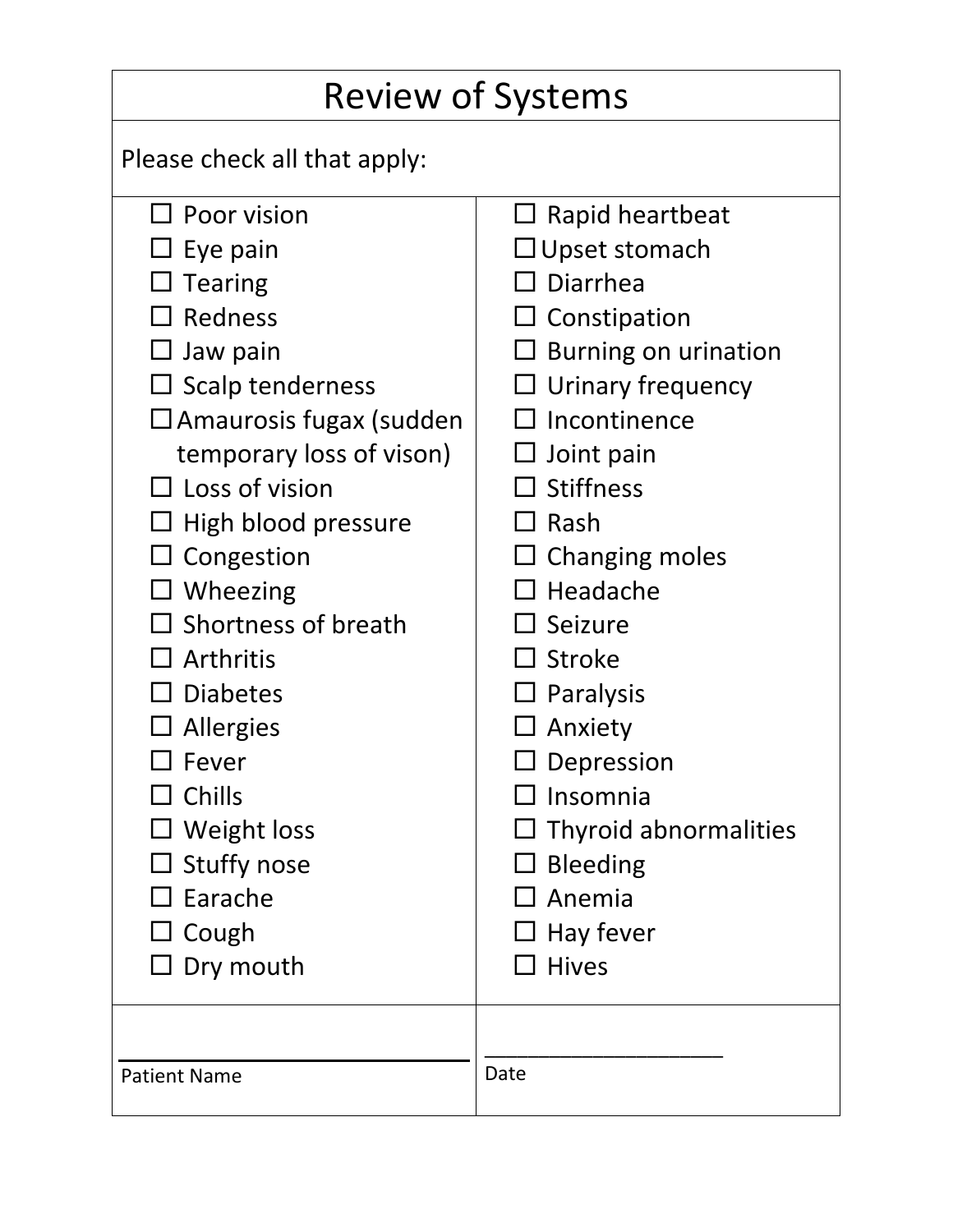### **MEDICAL HISTORY:** Check any you have/have had OR check here if None

| INTERFECTED THIS FORE. CHUCK ANY YOU HAVE HAVE HAVE ON CHUCK HULL IT FORE |                                                |  |
|---------------------------------------------------------------------------|------------------------------------------------|--|
| Anxiety                                                                   | <b>Hearing Loss</b>                            |  |
| Arthritis                                                                 | Hepatitis                                      |  |
| Asthma                                                                    | Hypertension (High Blood Pressure)             |  |
| Atrial Fibrillation (Irregular Heartbeat)                                 | <b>HIV/AIDS</b>                                |  |
| <b>Bone Marrow Transplantation</b>                                        | $\Box$ Hypercholesterolemia (High Cholesterol) |  |
| <b>BPH</b> (Enlarged Prostate)                                            | $\Box$ Hyperthyroidism (Overactive Thyroid)    |  |
| <b>Breast Cancer</b>                                                      | Hypothyroidism (Underactive Thyroid)           |  |
| Colon Cancer                                                              | Leukemia                                       |  |
| $\Box$ COPD (Chronic Breathing Problems)                                  | $\Box$ Lung Cancer                             |  |
| Coronary Artery Disease (Heart Disease)                                   | $\Box$ Lymphoma                                |  |
| Depression                                                                | Prostate Cancer                                |  |
| Diabetes: How long?<br>years                                              | <b>Radiation Treatment</b>                     |  |
| Where?<br>Dr.?                                                            | Seizures                                       |  |
| <b>End Stage Renal Disease</b>                                            | Stroke                                         |  |
| GERD (Acid Reflux)                                                        |                                                |  |
| Other                                                                     |                                                |  |

**SURGERIES:** Check and circle any you have had OR check here if None  $\Box$ 

| Appendix                                             | Kidney: (Circle) Biopsy, Stone Removal, Transplant,<br>┘     |
|------------------------------------------------------|--------------------------------------------------------------|
| Bladder                                              | Removal                                                      |
| $\Box$ Breast: (Circle) Mastectomy, Lumpectomy,      | $\Box$ Liver: (Circle) Removal, Transplant, Shunt            |
| Biopsy: Right or Left                                | □ Ovaries: (Circle) Endometriosis, Cancer, Cyst, Tubal       |
| $\Box$ Colon: (Circle) Cancer, Diverticulitis,       | Pancreas Removal                                             |
| <b>Inflammatory Bowel Disease, Colostomy</b>         | Prostate: (Circle) Biopsy, Cancer, TURP<br>$\Box$            |
| Gallbladder                                          | $\Box$ Rectum (Circle) APR, Low Anterior Resection           |
| $\Box$ Heart: (Circle) Biological Valve Replacement, | Skin: (Circle One) Basal Cell Carcinoma, Melanoma,<br>$\Box$ |
| Bypass, Transplant, Mechanical Valve                 | Biopsy, Squamous Cell Cancer                                 |
| Replacement, Heart Catheterization, Stent            | Spleen Removal                                               |
| $\Box$ Joint Replacement: (Circle)                   | <b>Testicles Removal</b>                                     |
| Knee: Right or Left; Hip: Right or Left              | □ Uterus (Hysterectomy): (Circle) Fibroids, Uterine Cancer,  |
|                                                      | Cervical Cancer                                              |
|                                                      |                                                              |

 $\Box$  Other

**OCULAR HISTORY:** Check Left, Right, or Both for any you have/have had OR Check here if None  $\Box$ 

| $\Box$ Allergic Conjunctivitis (Pink Eye)                   | $\Box$ Glaucoma $\Box$ R $\Box$ L $\Box$ B             |
|-------------------------------------------------------------|--------------------------------------------------------|
| $\Box$ Blepharitis                                          | $\Box$ Macular Degeneration $\Box R$ $\Box L$ $\Box B$ |
| $\Box$ Cataract $\Box$ R $\Box$ L $\Box$ B                  | $\Box$ Narrow Angles $\Box$ R $\Box$ L $\Box$ B        |
| $\Box$ Contact Lenses (OR Check here if interested $\Box$ ) | $\Box$ Ocular Hypertension $\Box R$ $\Box L$ $\Box B$  |
| $\Box$ Corneal Dystrophy $\Box$ R $\Box$ L $\Box$ B         | $\Box$ Ocular Migraine                                 |
| $\Box$ Diabetic Retinopathy $\Box$ R $\Box$ L $\Box$ B      | $\Box$ Retinal Tear $\Box$ R $\Box$ L $\Box$ B         |
| $\Box$ Dry Eyes                                             | $\Box$ Strabismus (Eye Muscle Misalignment)            |
| $\Box$ Glasses                                              | $\Box$ Vitreous Floaters $\Box$ R $\Box$ L $\Box$ B    |
|                                                             |                                                        |
| $\sim$ 1                                                    |                                                        |

 $\Box$  Other

| <b>OCULAR SURGERIES:</b> Check any you have had OR check here if None $\Box$ |                                                                              |  |
|------------------------------------------------------------------------------|------------------------------------------------------------------------------|--|
| $\Box$ Blepharoplasty $\Box$ R $\Box$ L $\Box$ B                             | $\Box$ LPI (Laser for Narrow Angles) $\Box$ R $\Box$ L $\Box$ B              |  |
| $\Box$ Cataract Surgery $\Box$ R $\Box$ L $\Box$ B                           | $\Box$ LTP (Laser for Open Angle Glaucoma) $\Box$ R $\Box$ L $\Box$ B        |  |
| $\Box$ Corneal Transplant $\Box$ R $\Box$ L $\Box$ B                         | $\Box$ Ptosis Repair $\Box$ R $\Box$ L $\Box$ B                              |  |
| $\Box$ Eye Muscle Surgery                                                    | $\Box$ Punctal Plugs $\Box$ R $\Box$ L $\Box$ B                              |  |
| $\Box$ Intravitreal Injections $\Box R$ $\Box L$ $\Box B$                    | $\Box$ Retinal Laser $\Box$ Diabetes/ $\Box$ Tear $\Box$ R $\Box$ L $\Box$ B |  |
| $\Box$ LASIK (Refractive Laser) $\Box$ R $\Box$ L $\Box$ B                   | $\Box$ YAG Capsulotomy $\Box$ R $\Box$ L $\Box$ B                            |  |
| $\Box$ Other                                                                 |                                                                              |  |